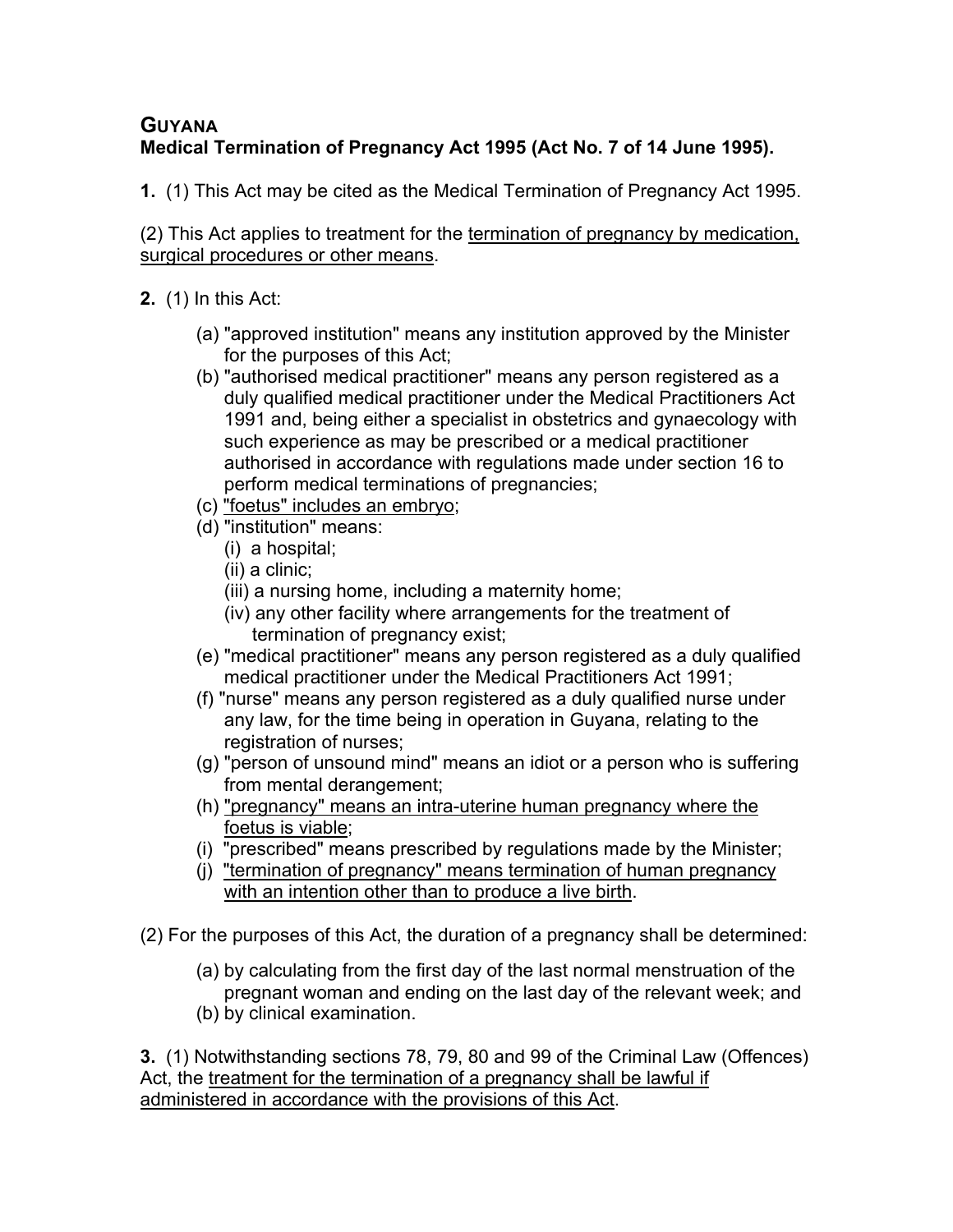(2) For the removal of doubt it is hereby declared that nothing in this Act shall be construed as affecting the provisions of section 99 of the Criminal Law (Offences) Act relating to the offence of child destruction.

## **Counselling**

**4.** The Minister shall make regulations for pre- and post-abortion counselling for any woman seeking treatment regarding the medical termination of her pregnancy and, where appropriate, her partner; to facilitate such counselling such regulations shall provide for a waiting period of forty-eight hours after the woman has made a request for such medical termination of pregnancy.

# **Termination of Pregnancy**

**5.** (1) Subject to the provisions of this Act, the treatment for the termination of a pregnancy of not more than eight weeks' duration by any lawful and appropriate method other than a surgical procedure may be administered or supervised by a medical practitioner.

(2) It is not necessary that the treatment referred to in subsection (1), in the case referred to therein, should be administered in an approved institution and in any such case it shall not be necessary to establish the matters referred to in section 6(1).

**6.** (1) Where a pregnancy sought to be terminated is of more than eight weeks duration and of not more than twelve weeks duration or the treatment for the termination of the pregnancy is by any lawful and appropriate medical preparation, then subject to the provisions of this Act, the treatment of such a pregnancy may be administered by an authorised medical practitioner and any assistant acting under such authorised medical practitioner's directions but such treatment shall be administered only:

- (a) in an approved institution approved for that purpose, having regard to the medical procedure involved and the duration of the pregnancy; and
- (b) where, in the opinion of the authorised medical practitioner administering or directing the treatment:
	- (i) the continuance of the pregnancy would involve risk to the life of the pregnant woman or grave injury to her physical or mental health;
	- (ii) there is substantial risk that if the child were born, it would suffer such physical or mental abnormalities as to be seriously handicapped; or
	- (iii) on account of being a person of unsound mind, the pregnant woman is not capable of taking care of an infant;
- (c) where the pregnant woman reasonably believes that her pregnancy was caused by an act of rape or incest and submits a statement to that effect;
- (d) where the pregnant woman is known to be HIV positive; or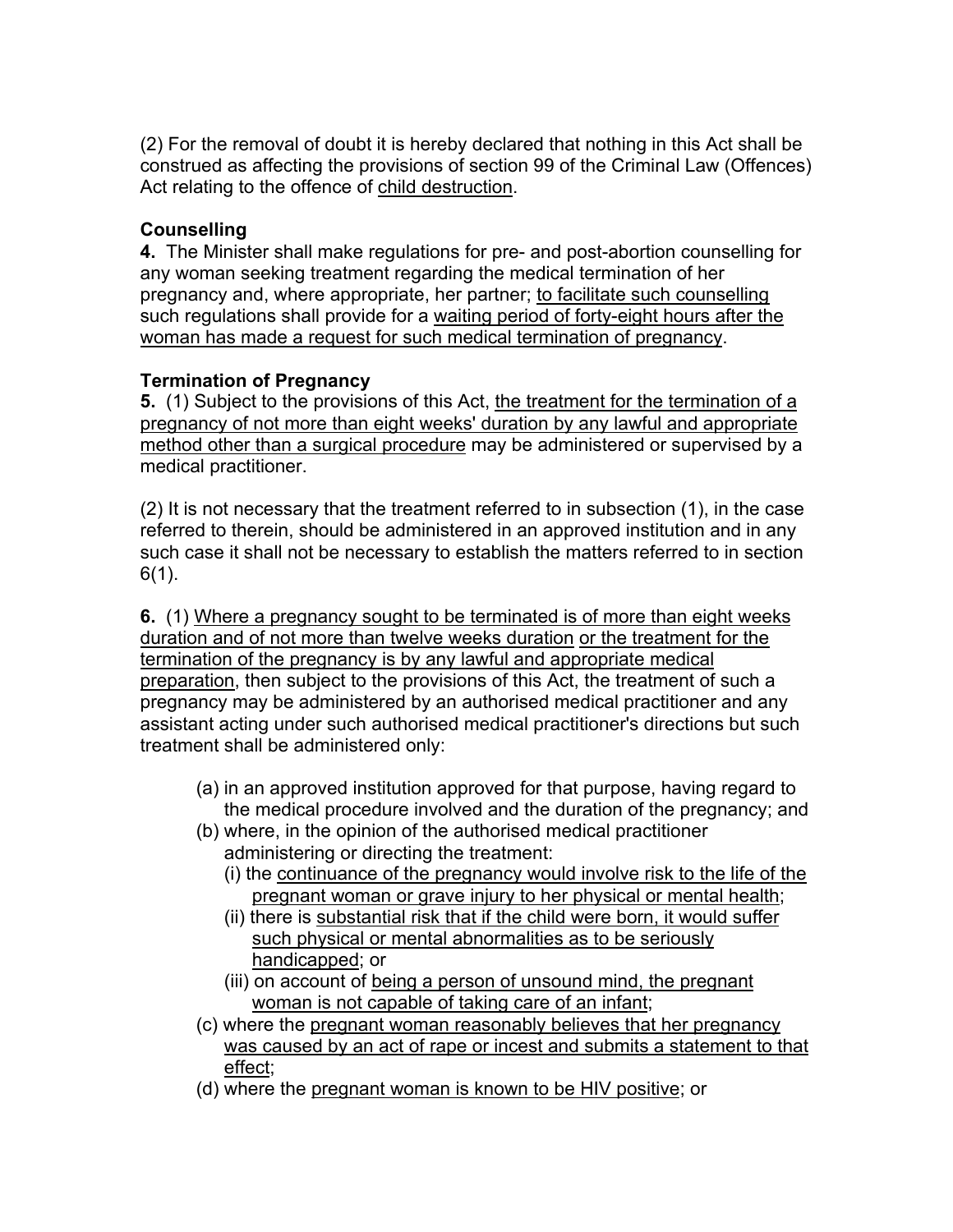(e) where there is clear evidence that the pregnancy resulted in spite of the use in good faith of a recognized contraceptive method by the pregnant woman or her partner:

Provided that the treatment for the termination of a pregnancy of more than twelve weeks duration and of not more than sixteen weeks duration may be administered by an authorised medical practitioner in an approved institution, if two medical practitioners are of the opinion, formed in good faith, of the matters specified in paragraphs (b), (c), (d) or (e);

(2) In determining whether the continuance of a pregnancy would involve risk of grave injury to the health of a pregnant woman as mentioned in subsection (1)(b)(i), a medical practitioner or authorised medical practitioner shall take into account the pregnant woman's entire social and economic environment, whether actual or foreseeable.

**7.** The treatment for the termination of a pregnancy of more than sixteen weeks' duration may be administered by an authorised medical practitioner in an approved institution, if three medical practitioners are of the opinion, formed in good faith, that the treatment to terminate the pregnancy is necessary to save the life of a pregnant woman or to prevent grave permanent injury to the physical or mental health of the woman or her unborn child.

**8.** (1) Except where the pregnant woman is of unsound mind, a medical practitioner or an authorised medical practitioner, as the case may be, may require the written or oral consent of the pregnant woman before administering treatment for the termination of her pregnancy.

(2) The treatment for the termination of a pregnancy of a woman of unsound mind of any age shall not be administered except with the written or oral consent of her guardian.

(3) In the treatment of the termination of a pregnancy of a child of any age, while the medical practitioner or authorised medical practitioner, as the case may be, may encourage the child to inform her parents, he is not required either to obtain the consent of her parents or guardian or to notify them.

(4) In the treatment of the termination of a pregnancy of a woman of any marital status, while the medical practitioner or authorised medical practitioner, as the case may be, may encourage the patient to inform her partner, he is not required either to obtain the partner's consent or to notify him.

**9.** No medical practitioner or authorised medical practitioner or person authorised by him shall be in any way liable for the carrying out of, or the supervision of treatment to terminate a pregnancy where the pregnant woman has consented to such treatment, unless such treatment was carried out in a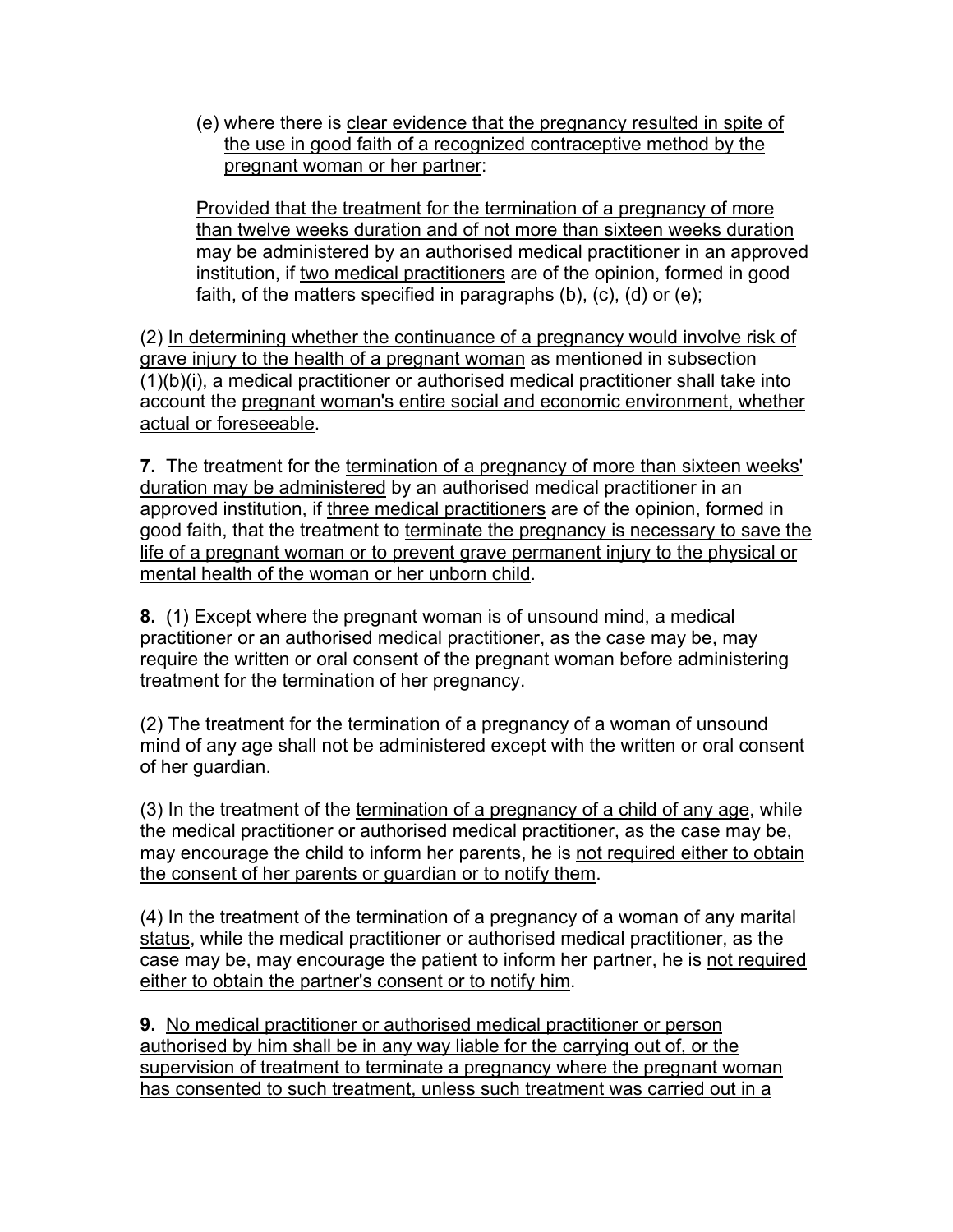negligent manner.

**10.** The following sections do not apply where the treatment to terminate the pregnancy is immediately necessary to save the life of the pregnant woman or to prevent grave permanent injury to her physical or mental health, namely:

- (a) section 4 relating to counselling;
- (b) sections 6 and 7 relating to the number of medical opinions required; and
- (c) section 8 relating to consent,

and in such circumstances any medical practitioner may administer the treatment.

**11.** (1) Subject to subsection (4), no person shall be under any legal duty to participate in any treatment of a patient for the termination of a pregnancy to which he has a conscientious objection.

(2) In any legal proceedings the burden of proof of conscientious objection shall lie on the person claiming such objection.

(3) The burden of proof referred to in subsection (2) may be discharged by any person by a statement on oath or affirmation to the effect that he has a conscientious objection to participate in any treatment authorised by this Act.

(4) Nothing in subsection (1) shall affect the duty of a person to participate in treatment for the termination of a pregnancy that is immediately necessary to save the life of a pregnant woman or to prevent grave permanent injury to her physical or mental health.

## **Penalties**

**12**. (1) Where by or under any provision of this Act any person or any approved institution is required to maintain any document or record, and such person or institution deliberately refuses or fails to maintain such document or record, or maintains such document or record but it is incomplete or contains any statement which is false or misleading in any material particular, that person or, in the case of an approved institution, the person owning or managing the institution shall be liable, on summary conviction, to a fine of twenty thousand dollars and imprisonment for six months.

(2) Where any statement made by a pregnant woman under section 6 is intentionally false or misleading in any material particular, the pregnant woman shall be liable, on summary conviction, to a fine of seven thousand dollars and imprisonment for six months.

(3) Where any medical practitioner, authorised medical practitioner, approved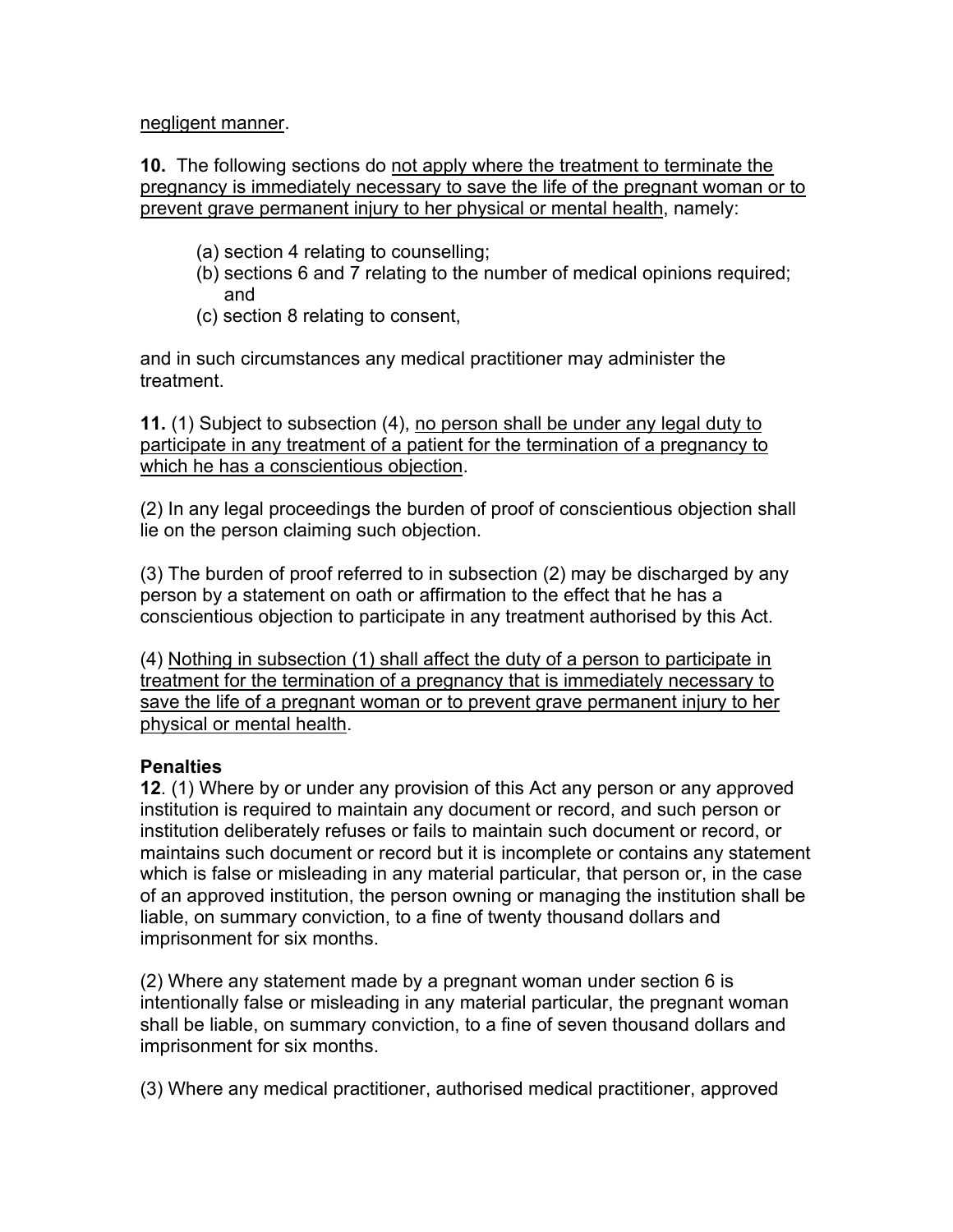institution or person employed by, or working in, or any other person with lawful access to any approved institution contravenes section 14, the medical practitioner, the person owning or managing the approved institution, or other person shall be liable, on summary conviction, to a fine of one hundred thousand dollars and imprisonment for one year.

(4) Any person who contravenes or refuses or fails to comply with any provision of this Act or the regulations made thereunder, and for which no penalty has been prescribed by this Act or the Criminal Law (Offences) Act, shall be liable, on summary conviction, to a fine of ten thousand dollars and imprisonment for three months.

#### **Miscellaneous**

**13.** Any statement required to be made by a pregnant woman under this Act, shall, where she is of unsound mind, be made by her guardian, and any reference in this Act to a statement by a pregnant woman shall, in such a case, be construed as a reference to a statement by the guardian of the pregnant woman.

**14.** (1) A record of every treatment for the termination of a pregnancy shall be kept at the premises where the treatment was administered by the medical practitioner, authorised medical practitioner or person owning or managing an approved institution, containing the name, the address, the treatment and reasons therefor and such other relevant particulars as may be prescribed.

(2) Every medical practitioner, authorised medical practitioner, the person owning or managing an approved institution or person employed by, or working in, and all other persons with lawful access to any approved institution:

- (a) shall deal with as secret and confidential all information, documents and matters in respect of any matter dealt with by or under this Act; and
- (b) shall not make use of any such information to the advantage or benefit of himself or any other person.

(3) Nothing in subsection (1) shall be deemed to prevent any medical practitioner, authorised medical practitioner, the person owning or managing an approved institution, all senior personnel employed therein, or any other person with lawful access thereto from disclosing, or entitle him to refuse to disclose, to the court or person referred to in paragraph (b) any information, document or matter referred to in subsection (1):

- (a) for the purpose of discharging his functions under this Act, or for the purpose of complying with any provision of this Act; or
- (b) when lawfully required to make the disclosure by any court, or by any person having authority to do so under any law, for the purposes of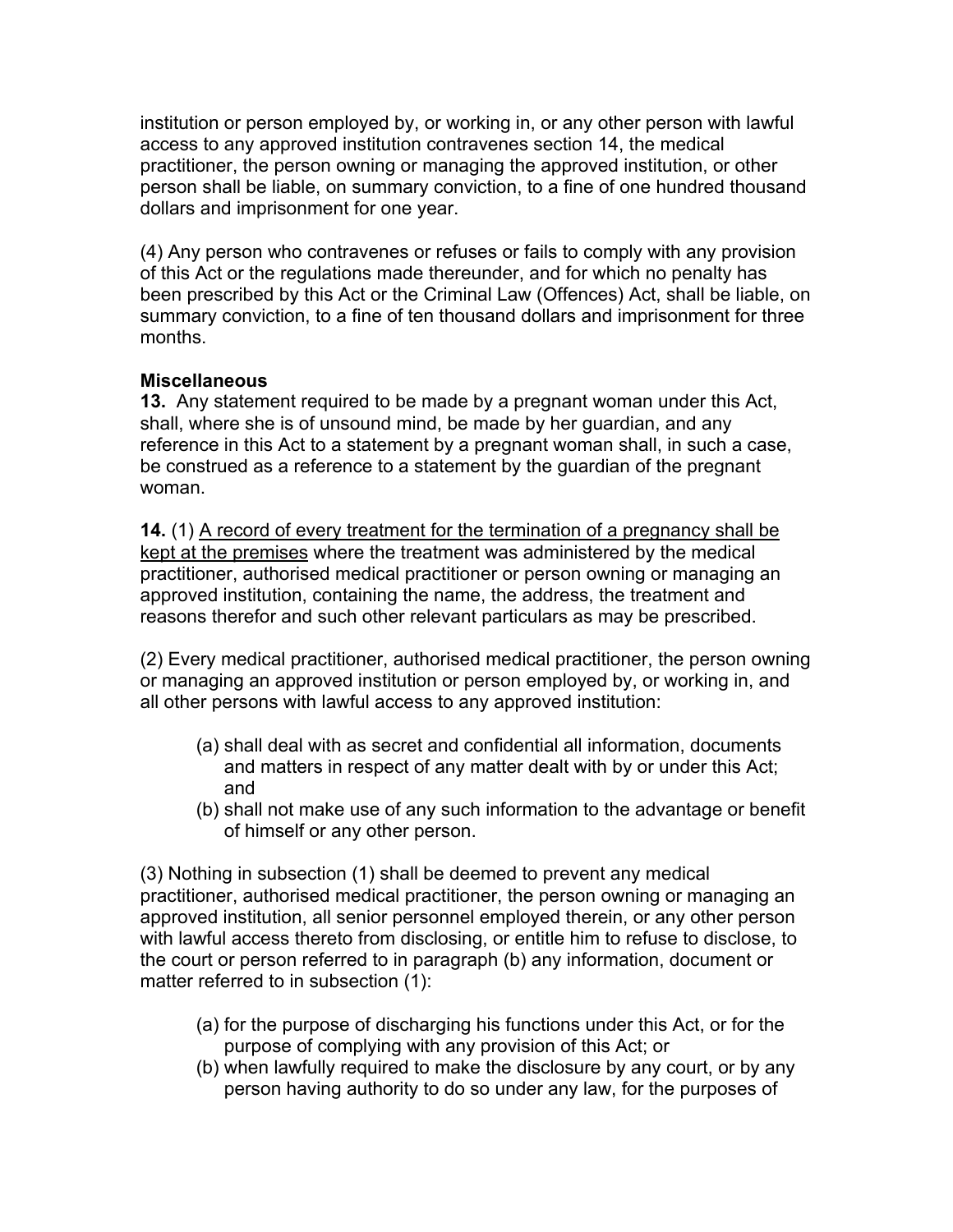any legal proceedings in respect of the contravention of any provision of this Act or of the Criminal Law (Offences) Act.

**15.** (1) The Chief Medical Officer or any public officer authorised by him in writing may at all reasonable times enter any premises:

- (a) where a medical practitioner administers or supervises or is reasonably suspected to administer or supervise treatment for the termination of pregnancy; or
- (b) of any approved institution,

for the purpose of ascertaining whether there has been any contravention of, or failure to comply with, any provision of this Act or any regulations made thereunder.

(2) Subsection (1) shall be without prejudice to the powers of a member of the Police Force while investigating any complaint or information relating to the commission of an offence.

(3) Nothing in the exercise of the authority conferred by subsections (1) and (2) shall over-ride the paramount consideration of the health of the patient, and the authority conferred on officers acting under this section is limited to observation and evidence-taking and does not include the power to obstruct any procedures observed.

**16.** (1) The Minister may make regulations for carrying out the purposes of this Act.

(2) Without prejudice to the generality of the foregoing, and in particular, such regulations may provide for all or any of the following matters:

- (a) defining the conditions for the authorisation of registered medical practitioners as authorised medical practitioners;
- (b) defining the conditions which an institution must satisfy before it is granted approval as an approved institution and the consequences of a breach of any such conditions;
- (c) in respect of the records to be kept by medical practitioners or other persons of the pregnancies terminated and in respect of the submission of the records to the Chief Medical Officer, together with other prescribed information;
- (d) in respect of counselling services referred to in section 4 to be provided to a pregnant woman desirous of having treatment for the termination of her pregnancy and to a woman who has had such treatment;
- (e) regarding the appointment and operation of any monitoring or advisory body to advise the Minister on securing the effective operation of this